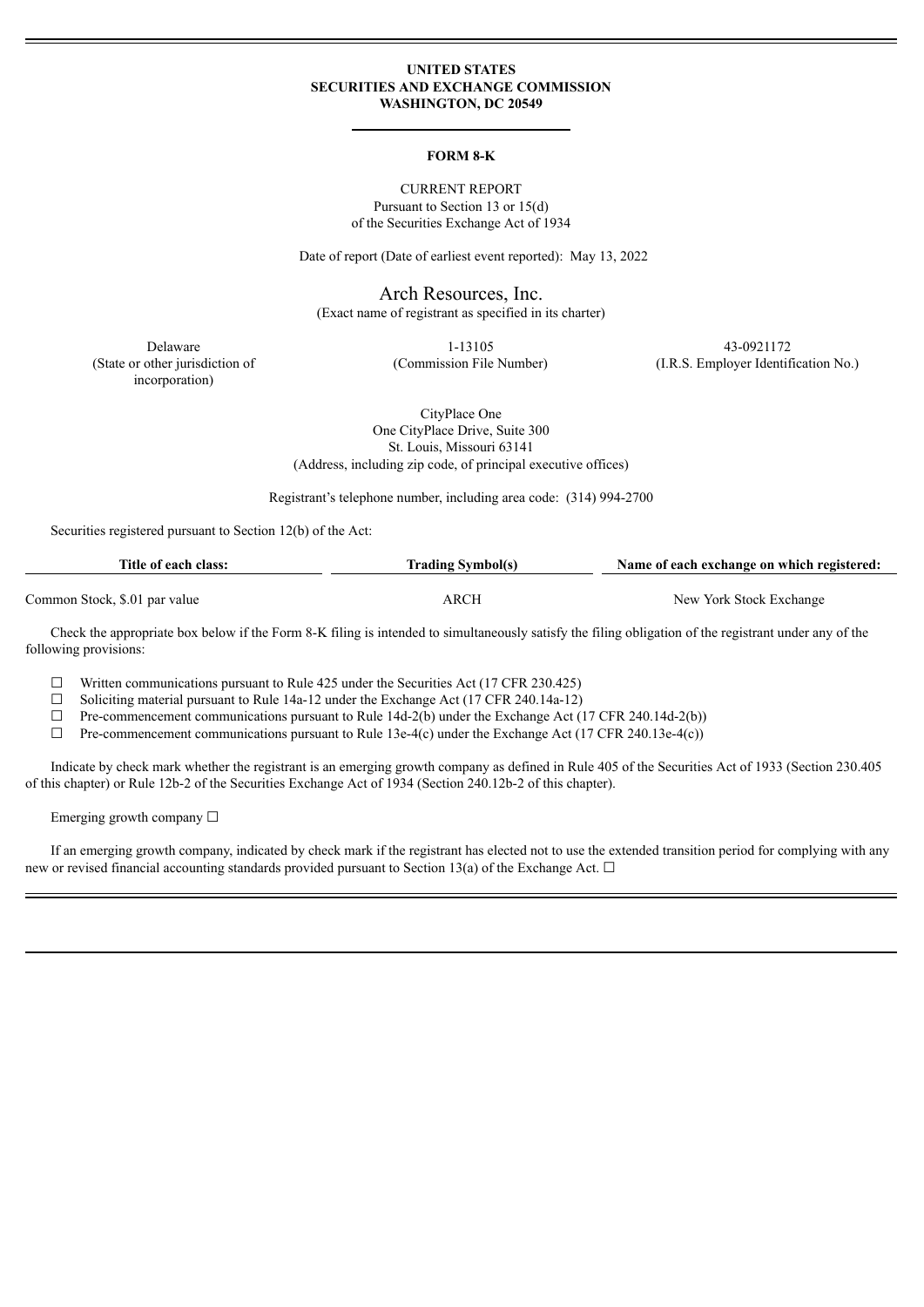## **Item 5.07 Submission of Matters to a Vote of Security Holders.**

The annual meeting of stockholders of Arch Resources, Inc. (the "Company") was held on May 13, 2022. The following proposals were submitted by the Board of Directors of the Company to a vote of stockholders, and the final results of the voting on each proposal is noted below. On the record date of March 24, 2022, there were 15,477,075 shares of the Company's common stock outstanding and entitled to vote.

# Proposal 1 – Election of Directors

The following eight individuals were nominated to serve as directors of the Company. As indicated below, the eight nominees were elected as directors of the Company to serve for a term expiring at the 2023 annual meeting of stockholders, until their respective successors are elected and qualified or until their earlier death, resignation or removal.

|                                    |            |          | <b>Broker Non-</b> |
|------------------------------------|------------|----------|--------------------|
| Nominee                            | For        | Withheld | Votes              |
| Patrick J. Bartels, Jr.            | 10,907,220 | 18,614   | 2,019,261          |
| James N. Chapman                   | 10,262,130 | 663,704  | 2,019,261          |
| John W. Eaves                      | 10,908,939 | 16,895   | 2,019,261          |
| Holly Keller Koeppel               | 10,165,464 | 760,370  | 2,019,261          |
| Patrick A. Kriegshauser            | 10,901,547 | 24,287   | 2,019,261          |
| Paul A. Lang                       | 10,913,263 | 12,571   | 2,019,261          |
| Richard A. Navarre                 | 10,867,391 | 58,443   | 2,019,261          |
| Molly P. Zhang (aka Peifang Zhang) | 10,907,090 | 18,744   | 2,019,261          |

Proposal 2 – Advisory Vote to Approve Named Executive Officer Compensation

The stockholders were asked to approve, on an advisory basis, the compensation of the Company's named executive officers, as disclosed pursuant to the compensation disclosure rules of the Securities and Exchange Commission. The proposal was approved, on an advisory basis, as indicated below.

|            |         |                | <b>Broker Non-</b> |
|------------|---------|----------------|--------------------|
| For        | Against | Abstain        | <b>Votes</b>       |
| 10,816,132 | 102,491 | 7.211<br>, 411 | 2,019,261          |

Proposal 3 – Ratification of the Appointment of Independent Registered Public Accounting Firm

The stockholders were asked to ratify the appointment of Ernst  $\&$  Young, L.L.P., as the Company's independent registered public accounting firm for the fiscal year ending December 31, 2022. The appointment was ratified, as indicated below.

|            |         |         | <b>Broker Non-</b> |
|------------|---------|---------|--------------------|
| For        | Against | Abstain | <b>Votes</b>       |
| 12,907,336 | 36,845  | 914     |                    |